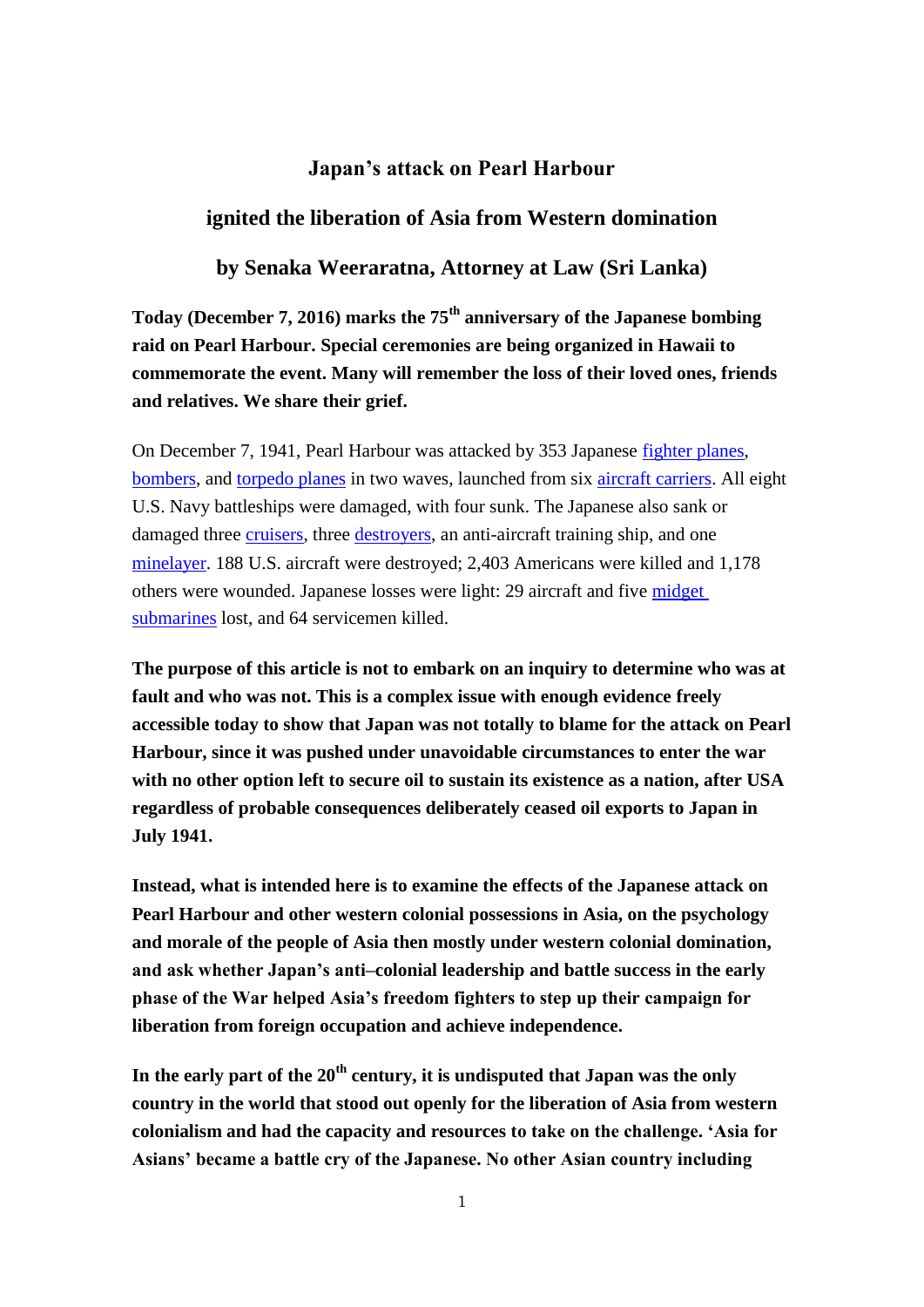**China and India, took up such a Pan–Asian slogan or was placed in such militarily strong position.** 

**On the day following the attack on Pearl Harbour, i.e. December 8, 1941, an Imperial Rescript described Japan's war aims: to ensure Japan's integrity and to remove European colonialism from and bring stability to East and Southeast Asia.** 

**On December 08, 1941, the Japanese Prime Minister Hideki Tojo read out the Japanese Emperor Hirohito's proclamation of war to the Empire, excerpt of which are as follows:**

"It has been unavoidable and far from Our wishes that Our Empire has been brought to cross swords with America and Britain.

"Eager for the realization of their inordinate ambitions to dominate the Orient, both America and Britain, …. have aggravated the disturbances in East Asia. Moreover, these two powers, inducing other countries to follow suit, increased military preparations on all sides of Our Empire to challenge us. They have obstructed by every means our peaceful commerce and finally resorted to direct severance of economic relations, menacing gravely the existence of Our Empire.

"Patiently have we waited and long have we endured in the hope that Our Government might retrieve the situation in peace.

"But our adversaries, showing not the least spirit of conciliation, have unduly delayed a settlement, and in the meantime they have intensified the economic and political pressure to compel thereby Our Empire to submission.

"This turn of affairs would, if left unchecked, not only nullify Our Empire's efforts of many years for the sake of the stabilization of East Asia, but also endanger the very existence of our nation.

"The situation being such as it is Our Empire for its existence and self-defense has no other recourse but to appeal to arms and to crush every obstacle in its path."

President Roosevelt called the attack on Pearl Harbour 'a day of infamy'.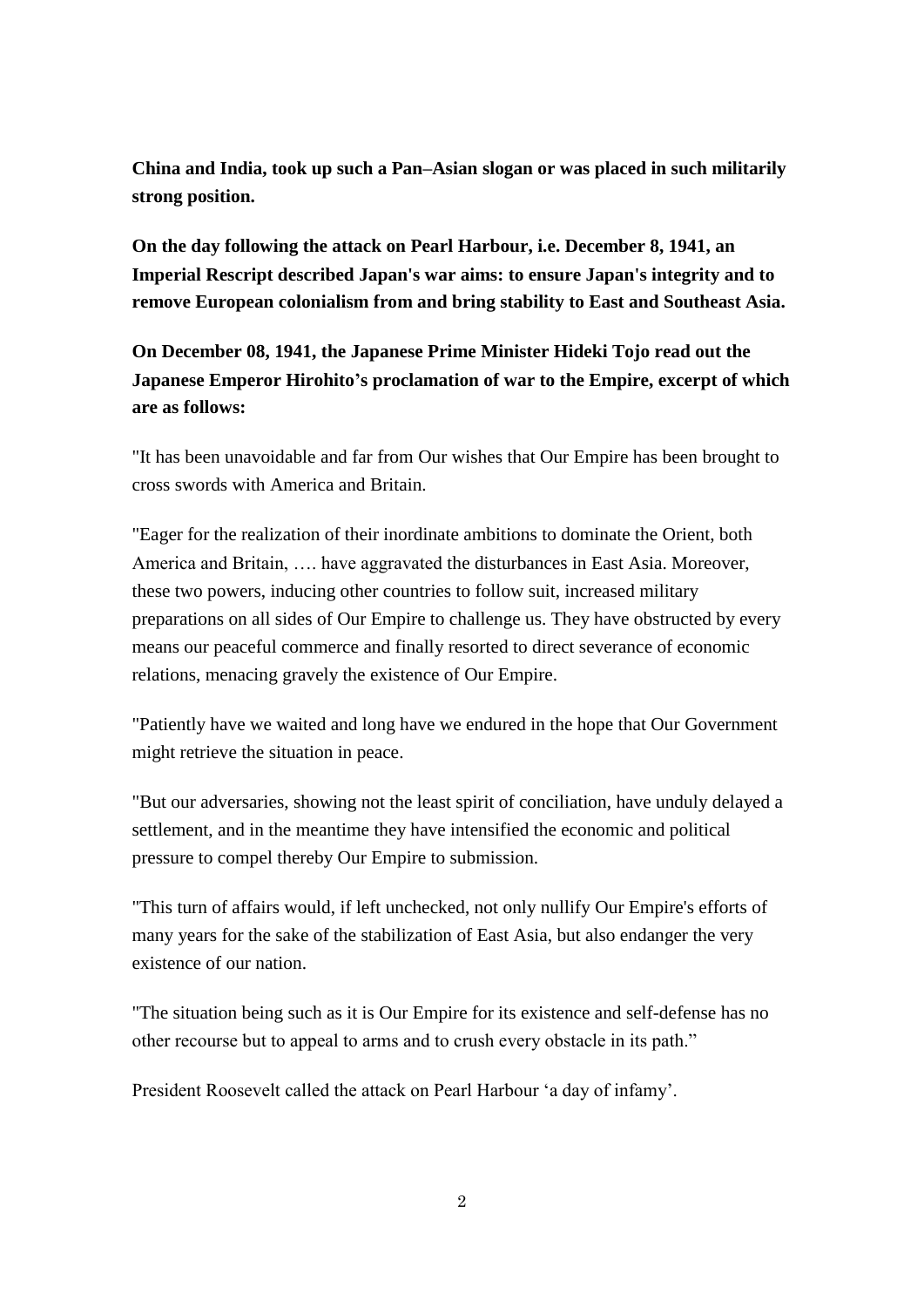Prime Minister Winston Churchill declared that the Japanese attack on Pearl Harbor was "a staggering blow" and "our prestige suffered with the loss of Hong Kong". In early 1942, Churchill reassured the House of Commons amidst widespread, mass resistance to colonialism in India, that the Atlantic Charter's provisions were not "applicable to [the] Coloured Races in [the] colonial empire, and that [the phrase] 'restoration of sovereignty, self-government and national life'...[was] applicable only to the States and the Nations of Europe'.

Japan's war policy intended a total break from Western dependence, including a rejection of bankrupt Western cultural traditions, which had been slavishly adopted since the Meiji restoration, and a return to an Asian consciousness (as opposed to Western) and civilizational values as a source for national greatness. Critical to the nation's survival in the midst of unbridled Westernization was political and cultural regeneration and a pan-Asian solidarity under Japanese leadership which was articulated as a new Order for Asia in resistance to Western imperialism.

Matsuoka Yosuke, Japanese Foreign Minister, proclaimed the "Greater East Asia Co-Prosperity Sphere" in August 1940. The idea of decolonization under Japanese leadership resonated with Asians widely because, in the words of former U.S. President Herbert Hoover in 1942, "universally, the white man is hated by the Chinese, Malayan, Indian and Japanese alike," due to his heartless and spiteful conduct as a colonial master over a few hundred years.

### **Japan's military success in the Battle of Tsushima in 1905 fired the dreams of Asians and Africans for freedom**

Kaiser Wilhelm II of Germany appealed to Europe to rise above its parochial disputes to defend "your holiest possession," Christianity and European civilization, against the rising threat of the "Yellow Peril".

Within a decade of the German Kaiser's raising of the alarm of the danger of the "yellow peril," Japan defeated Russia in 1905. It prompted a young Oxford lecturer, Alfred Zimmern, to put aside his lesson on Greek history to announce to his class "the most historical event which has happened, or is likely to happen, in our lifetime has happened; the victory of a non-white people over a white people."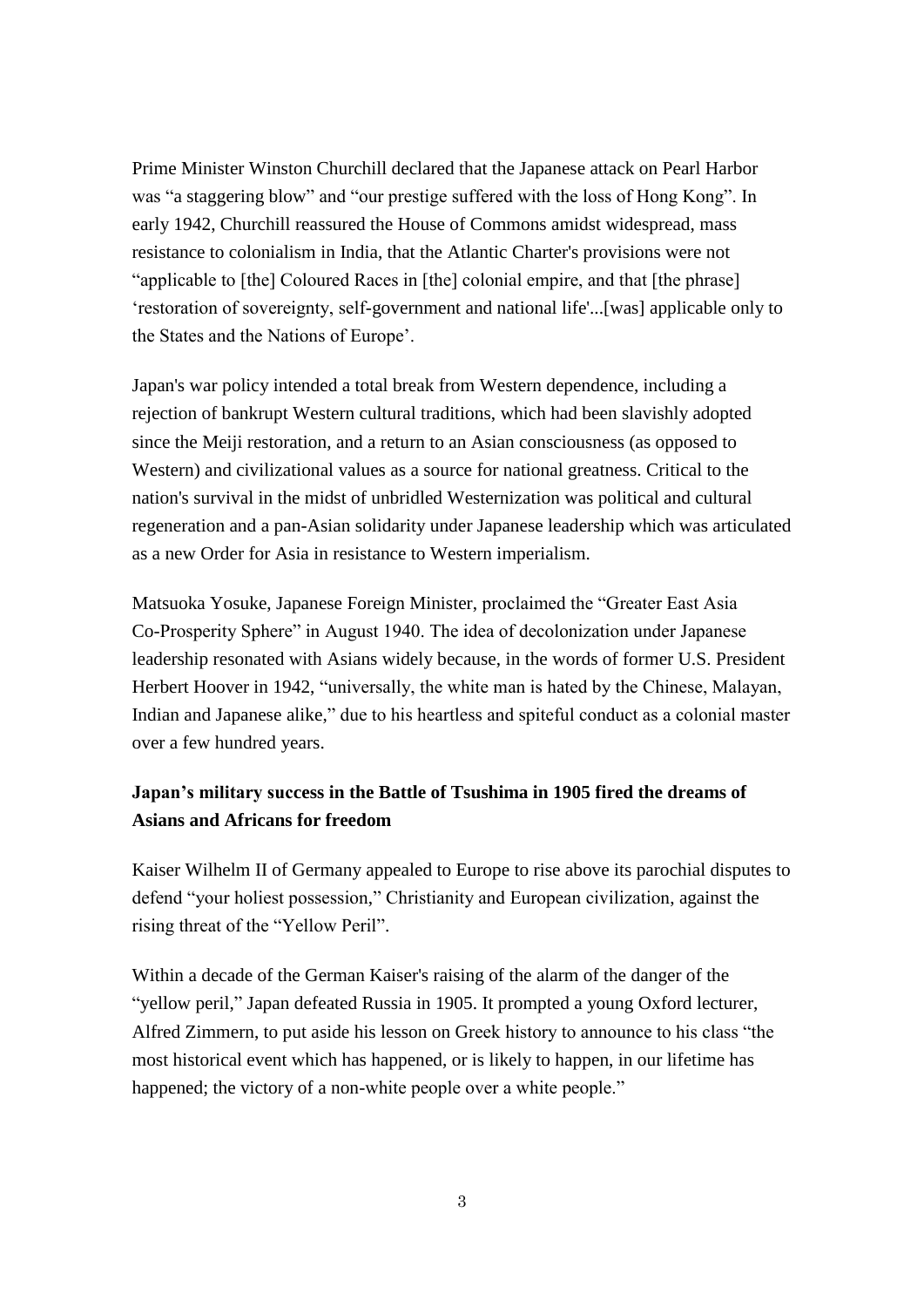Japan's spectacular military victories at the beginning of the  $20<sup>th</sup>$  century and their impact on Asian intellectuals are well documented in Pankaj Mishra's book titled, **"From the Ruins of Empire: The Revolt Against the West and the Remaking of Asia."**

This work is a survey of Asian intellectuals in the late  $19<sup>th</sup>$  and early  $20<sup>th</sup>$  centuries and their role in pan-Asian, pan-Islamic, and anti-colonial movements. The book begins with an electrifying moment in Asia's struggle for liberation from Western domination: the spectacular Japanese naval victory over Russia at the Battle of Tsushima in May 1905, which stunned Asians and Africans living at the time under the yoke of colonialism.

This victory of the small but resurgent Japanese navy over the imperial might of what was then accepted as a major European power fired the imagination of an entire generation of Asian leaders.

Jawarharlal Nehru, Mohandas Gandhi, Sun Yat-Sen, Mao Zedong, the young Kemal Ataturk and nationalists in Egypt, Vietnam and many other countries welcomed Japan's decisive triumph in the Russo-Japanese War with euphoric zeal. "And they all drew the same lesson from Japan's victory," Pankaj Mishra writes. "White men, conquerors of the world, were no longer invincible."

Even Lord Curzon, Viceroy of India, noted that "the reverberations of that victory have gone like a thunderclap through the whispering galleries of the East." The world wars that followed further shrunk Europe of much of what remained of its moral and political authority in Asian eyes. "In the long view, however," Mishra concludes, "it is the battle of Tsushima that seems to have struck the opening chords of the recessional of the West."

Japan's defeat of Russia in 1905 was uplifting news for Asians. For the first time since the middle ages, a non-European country had vanquished a European power in a major war. And Japan's victory gave way to a hundred- and-one fantasies – of national freedom, racial dignity, or simple vengefulness – in the minds of those who had bitterly endured European occupation of their lands. Mahatma Gandhi then made an astute far reaching forecast. He remarked that "so far and wide have the roots of Japanese victory spread that we cannot now visualise all the fruit it will put forth."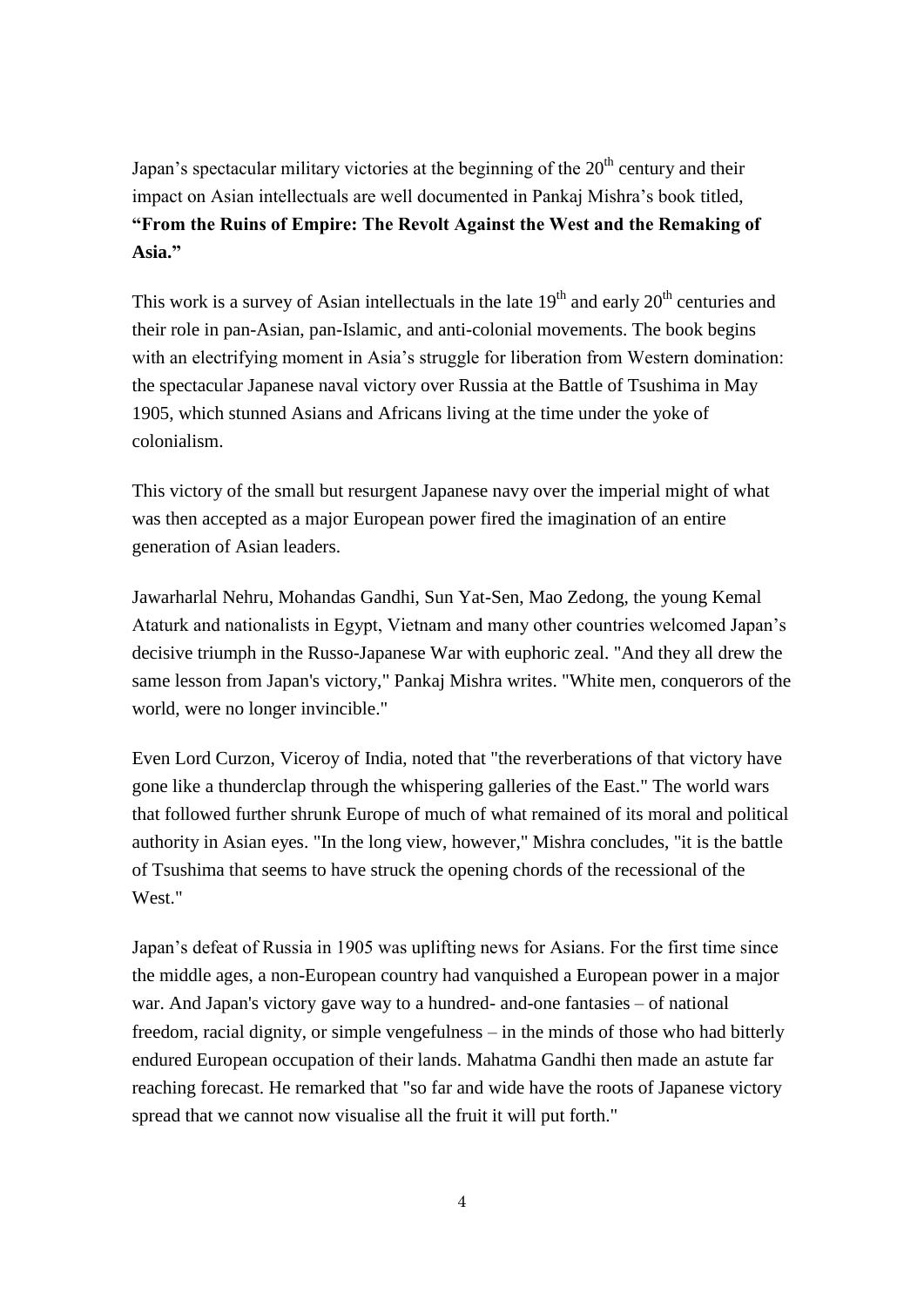#### **Japan's proposal for equality of races at League of Nations**

Japan had championed the cause of peoples under European colonial rule at the Treaty of Paris (1918–19) and the formation of the League of Nations. Japan proposed an amendment to the League's covenant that would ensure "equal and just treatment in every respect, making no distinction, either in law or in fact, on account of their race or nationality." To their great shame, the western colonial powers rejected the notion of equality between human beings, fearing that it would become a challenge to white supremacy and the Colonial Order which suppressed non–white people. However, Japan by this proposal for recognition of equality of all, gained the esteem of Asians and Africans as the "logical leader of all coloured peoples."

In respect to the Second World war, Jawaharlal Nehru observed;

"it became ever clearer that the western democracies were fighting not for a change but for a perpetuation of the old order, " and both the Allied and Axis powers shared a common war interest, the preservation of white supremacy and the colonial status quo. Both sides, he noted, embraced legacies of "empire and racial discrimination," and in affirmation after the war, "the old imperialisms still functioned...."

#### **Japan's stunning military victories in 1941 - 1942**

Thirty-six years after its victory in the Battle of Tsushima, Japan struck the greatest decisive blow ever by any non – white country or non – white people to European power in Asia with the attack on Pearl Harbour. In about 90 days, beginning on December 8, 1941, Japan overran the possessions of Britain, the US and the Netherlands in east and south-east Asia, taking the Philippines, Singapore, Malaya, Hong Kong, the Dutch East Indies, much of Siam and French Indochina, and Burma with bewildering swiftness to stand poised at the borders of India by early 1942. All over Asia, subject people cheered the Japanese advance into countries forcibly held and occupied by western colonial powers.

Days before Singapore fell to the Japanese in early 1942, the [Dutch Prime](http://ww2db.com/person_bio.php?person_id=246)  [Minister-in-Exile, Pieter Gerbrandy,](http://ww2db.com/person_bio.php?person_id=246) had conveyed his fears and anxieties to Churchill and other Allied leaders in the following words "Japanese injuries and insults to the White population ... would irreparably damage white prestige unless severely punished within a short time".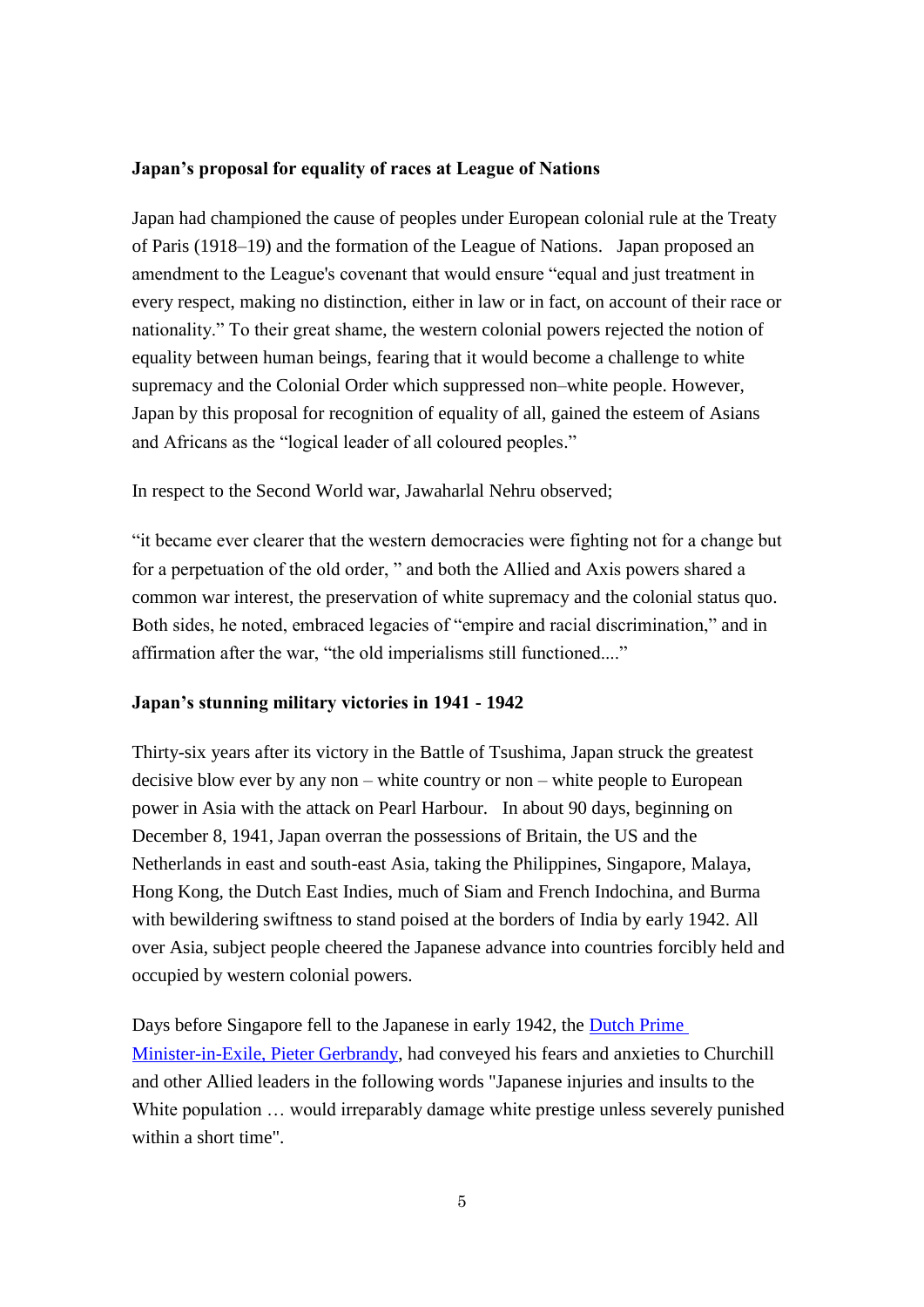**Mahathir Mohamad,** Malaysia's former Prime Minister, has said "most Asians felt inferior to the European colonisers and rarely did we even consider independence a viable option." The colonies, he explained, were structured "to serve the European demand for raw materials and natural resources," and were thus dependencies. But Japan's expulsion of the British "changed our view of the world," showing that "an Asian race, the Japanese" could defeat whites and with that reality dawned " a new awakening amongst us that if we wanted to, we could be like the Japanese. We did have the ability to govern our own country and compete with the Europeans on an equal footing." So despite the suffering under Japanese wartime occupation and the "tremendous disappointment" over the return of the British after the war, Mohamad wrote, the shackles of "mental servitude" had been broken.

Similarly, Singapore's Lee Kuan Yew testified that Japan's defeat of the British "completely changed our world".

#### **Expressions of praise and gratitude to Japan**

The Japanese with their stunning military victories over a common foe had made Asian people proud and stand erect with their heads held high.

**"Britain was colonizing, enslaving Asian people before WW2. They ruled the Indian people for 180 years. It was Japan that got rid of the British from most of Asia and later all those countries gained independence."**

**"Japan lost WW2 but as the consequence of Japan's entry to war all S E Asian countries and India achieved their long hoped for independence from the Western colonial powers within 15 years after the end of the War."**

#### **British historian Arnold Toynbee said:**

#### **"Japan put an end to West's colonialism in Asia once and for all."**

**Toynbee** added "In World War II, Japanese people left a great history. Not for their own country but for countries that achieved benefit from the War. Those countries were ones that were included in the Greater East Asia Co-Prosperity Sphere, a short-lived ideal that Japan held out. The biggest achievement Japanese people left in history is that they succeeded in displaying the fact that Westerners who dominated the world were not "Undefeatable Gods.""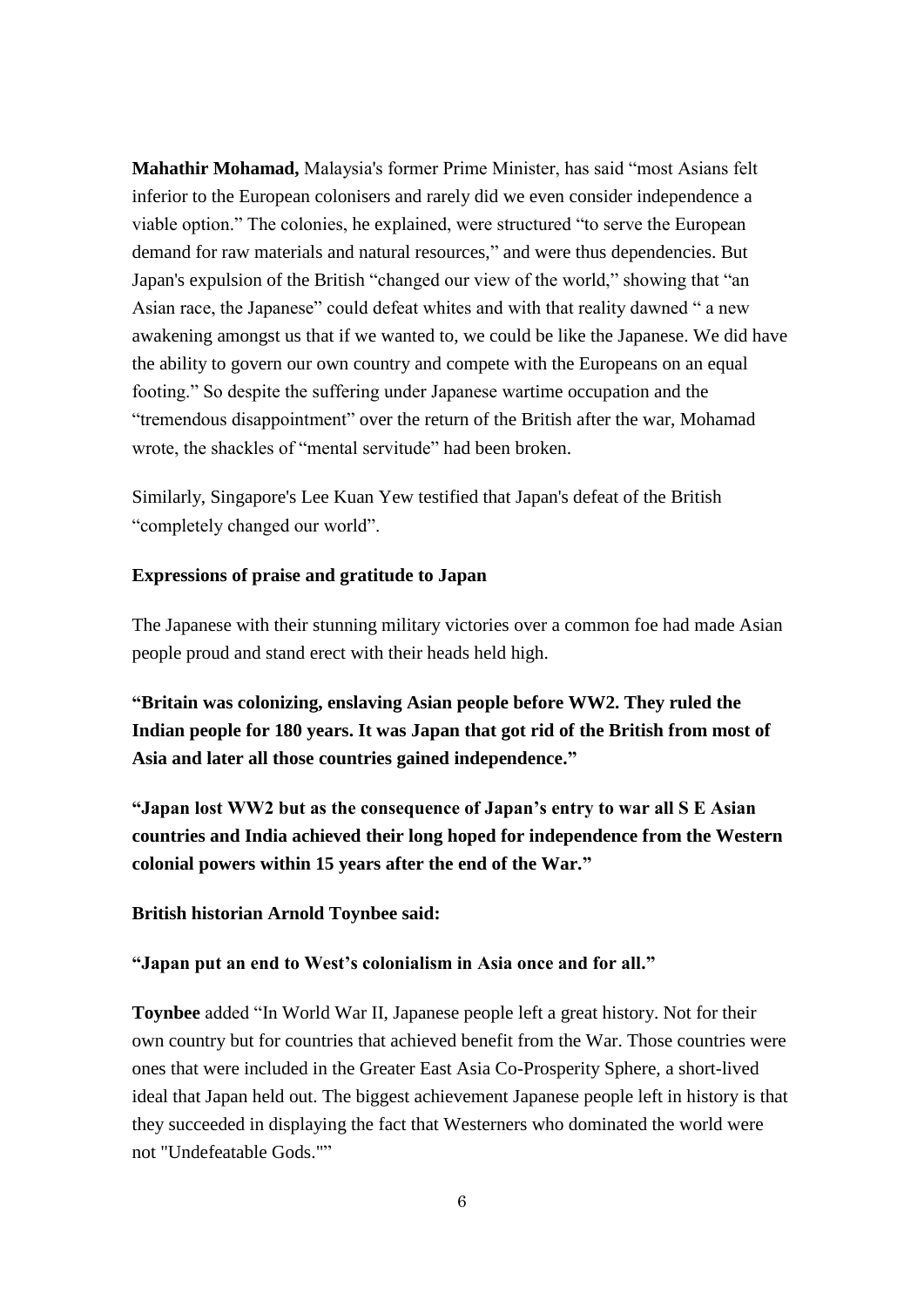# **[Former Thai Prime Minister Kukrit Pramoj Expressed his Admiration](http://www.japanese-greatest.com/mentality-culture/animation/kukrit-pramoj.html)  [for Japan](http://www.japanese-greatest.com/mentality-culture/animation/kukrit-pramoj.html)**

The former Prime Minister of Thailand, *Kukrit Pramoj*, who was Chief Editor of the newspaper 'Siam Rath' at the time and who took office as Prime Minister in 1973, stated:

"It was thanks to Japan that all nations of Asia gained independence. For Mother Japan, it was a difficult birth which resulted in much suffering, yet her children are growing up quickly to be healthy and strong.

"Who was it that enabled the citizens of the nations of Southeast Asia to gain equal status alongside the United States and Britain today? It is because Japan, who acted like a mother to us all, carried out acts of benevolence towards us and performed feats of self-sacrifice. December  $8<sup>th</sup>$  (1941) is the day when Mother Japan – who taught us this important lesson – laid her life on the line for us, after making a momentous decision and risking her own well-being for our sake.

"Furthermore, August  $15<sup>th</sup>$  (1945) is the day when our beloved and revered mother was frail and ailing. Neither of these two days should ever be forgotten."

#### <http://www.japanese-greatest.com/mentality-culture/animation/kukrit-pramoj.html>

Long accustomed to servility in colonial countries, western powers grossly underestimated the post-war nationalism that the Japanese had both wittingly and unwittingly unleashed. They had also severely miscalculated their own staying power among foreign subject people innately hostile to them. Despite futile counter-insurgency operations and full-scale wars, especially in Indochina, the spread of decolonisation was swift and extraordinary.

Burma, which hardly had a full blown nationalist movement before 1935, became free in 1948. The Dutch in Indonesia resisted with a rear guard defense and US and British assistance but Indonesian nationalists led by Sukarno finally overpowered them and pushed them out in 1953. Postwar chaos forced Malaya, Singapore and Vietnam into long periods of insurgencies and wars, but an ultimate European retreat was never in doubt.

#### **Japan's unsung role in India's independence struggle**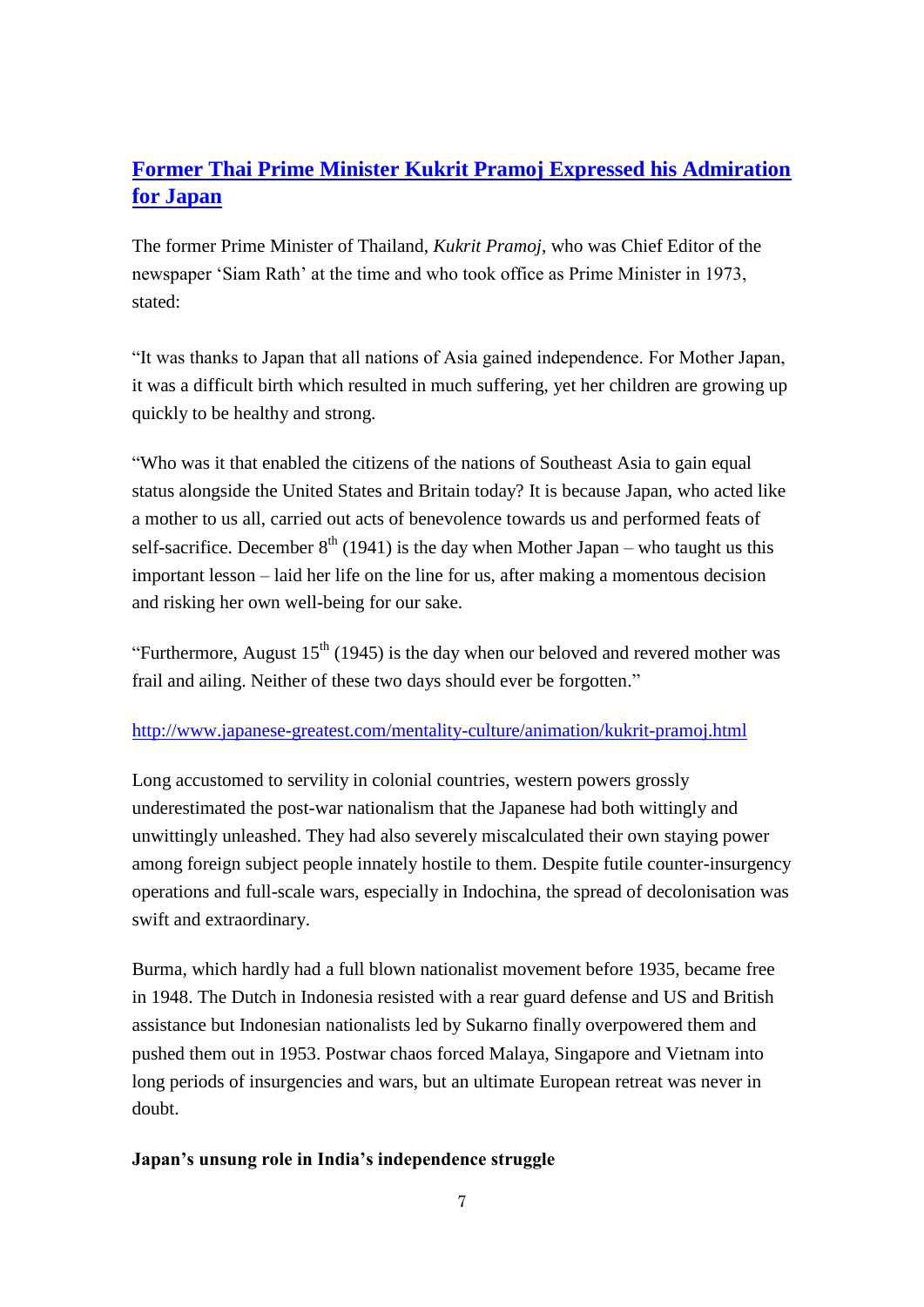British governance in India — three centuries of exorbitant taxation, unfair trade practices, rampant free-marketeering and deliberate starvation had led to the deaths of millions of Indians in preventable famines. Japan played a critical (largely unsung) role in India's struggle for independence by supporting Netaji Subhas Chandra Bose and assisting him to form the Indian National Army (INA).

It is argued with vehemence by informed observers that without Bose's INA, India might never have achieved independence.

This is because, although the INA failed militarily in the Battles at Kohima and Imphal along the India–Burma border in 1944 as part of the Japanese attempted entry to India, its troops (INA) got another opportunity to challenge the British Colonial Government in a Delhi courtroom in 1945. Three INA Officers were put on trial for treason at Red Fort. This move backfired on the British. The accused a Muslim, Sikh and Hindu justified their roles as liberators of a colonized nation and won the sympathy of the Indian public.

This led to support for the defendants spreading throughout the nation — including among Indians serving in the British Indian Army. These newly radicalized troops staged strikes and mutinies across the subcontinent in 1946 against the British occupation. With its once-solid military foundation shaken to the core — and facing widespread, huge demonstrations and possible mutinies by the three forces, Army, Navy and Air Force, on a scale bigger than the Indian Mutiny in 1857 — the British authorities decided that it was time to pack up and leave. On August 15, 1947, they granted India its independence.

An unwise partition of the Indian subcontinent, which placed two new nation-states in endless conflict, marked Britain's humiliating departure from India in 1947.

"Europe," Jean-Paul Sartre claimed in his preface to Franz Fanon's *Wretched of the Earth*, seemed to be "springing leaks everywhere." "In the past we made history," Sartre asserted, "and now it is being made of us."

## **The retreat of the West from its colonies in the East may well be said to be the singular most important event of the 20th century.**

This piece it is also intended to make a plea to right a great wrong done to Japan. In other words, to call on Asian countries to shun looking at Japan as an aggressor with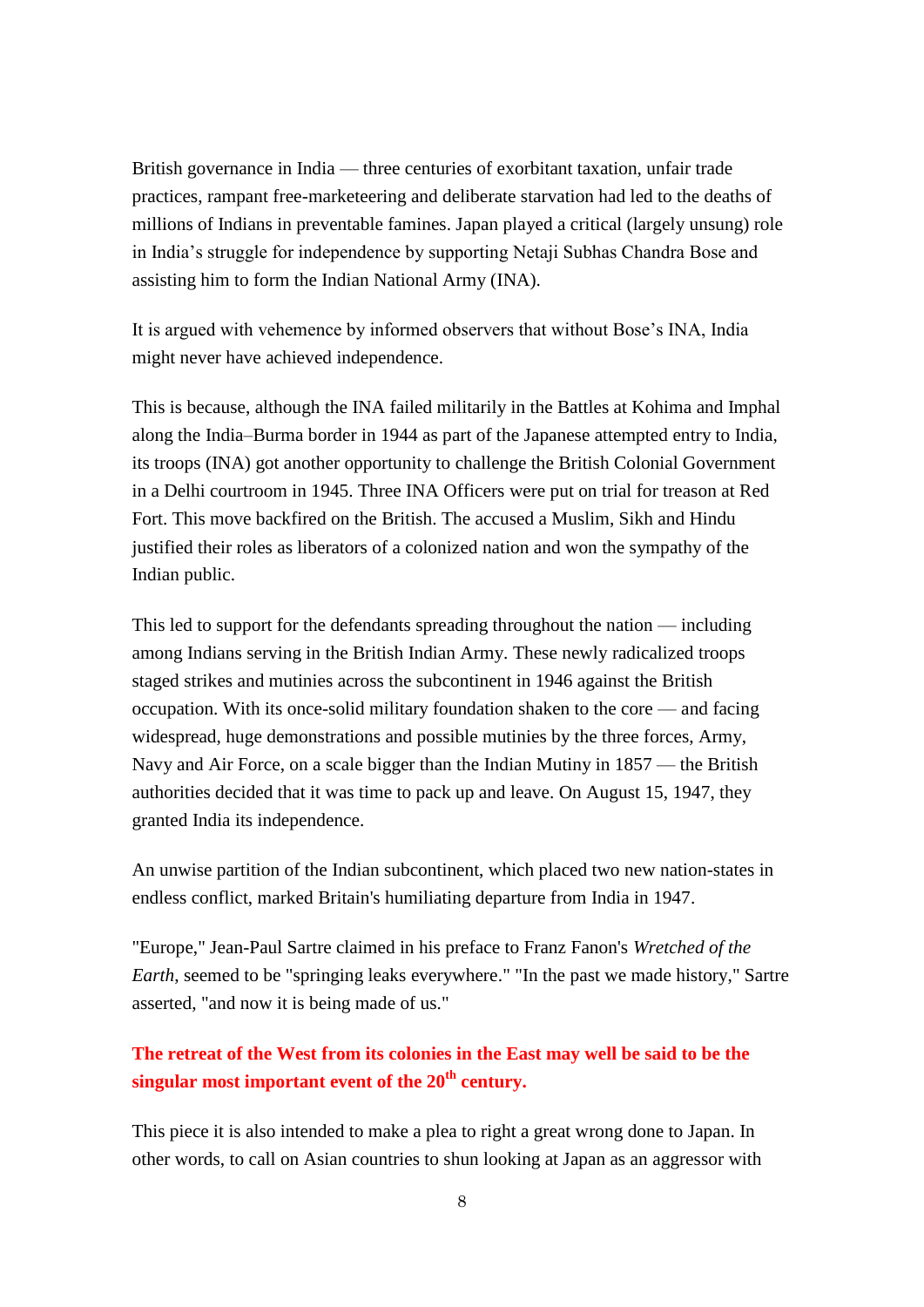criminal intent to plunder and loot other Asian countries a line pushed by massive western propaganda but to look at Japan as the real spark that ignited the fight all over Asia for independence from western domination. The time has come for fellow Asians who have benefited from Japan's massive war effort and the blood sacrifices of Japanese soldiers to concede due acknowledgement to Japan.

To single out Japan for war crimes selectively while avoiding any mention of the crimes committed by western countries in third-world countries including calling for reparations which both Germany and Japan have paid, is anything but a travesty of justice.

What is surprising and morally repugnant today is the unrepentant nostalgia for western hegemony that has not only gripped many prominent Anglo-American leaders and opinion-makers but also several servile Asian politicians, NGOs and columnists writing as cheer leaders of neo–colonialism, who strive to see Asia through the narrow angle of protecting western colonial interests, leaving unexamined the historical memory and the collective experiences of Asian peoples during the dark period of western colonial rule.

Colonialism and foreign occupation constitute crimes against humanity. They represent some of the most serious violations of national sovereignty of states and breach of international law, and in almost all colonial territories in Asia, Africa, North and South America horrendous crimes against humanity have been committed by the occupying colonial powers. The perpetrators have yet to be held accountable and brought to book under international law for these genocidal crimes.

#### **De-colonise Asian minds and show gratitude to Japan**

The challenge before fellow Asians is to de-colonise our minds and look at Japan's conduct before and during the Second World War afresh. Though Japan eventually lost the war its military effort was not in vain. It substantially weakened and demoralised the western countries then in occupation of large tracts of Asia, such as Britain, France, Netherlands, Portugal and the US, that they were forced to quit Asia in next to no time.

It is political correctness and revelations of Japan's conduct in war-related atrocities during the Second World War that prevent Japan from being given due credit for its unique contribution towards hastening the liberation of Asia from western colonial rule.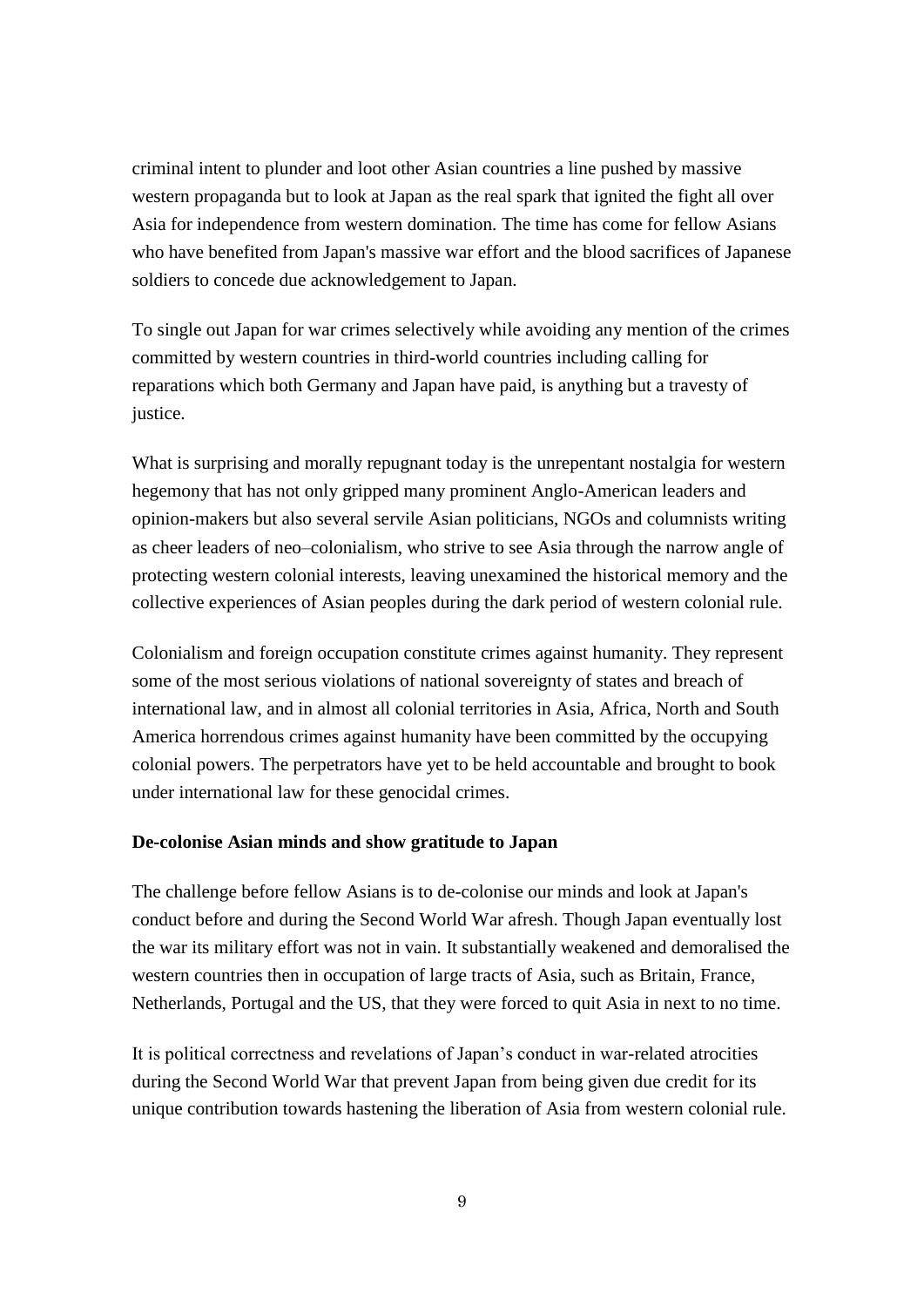Tragically today the legacy of Japan's heroic contributions and sacrifices as the first Asian country that stood up and fought to drive out European colonialism from Asia in the  $20<sup>th</sup>$  century, is seldom acknowledged, rarely celebrated, and hardly observed as a form of thanksgiving.

It is never too late to show Asia's gratitude to Japan and re-write the historical narrative.

**Senaka Weeraratna**